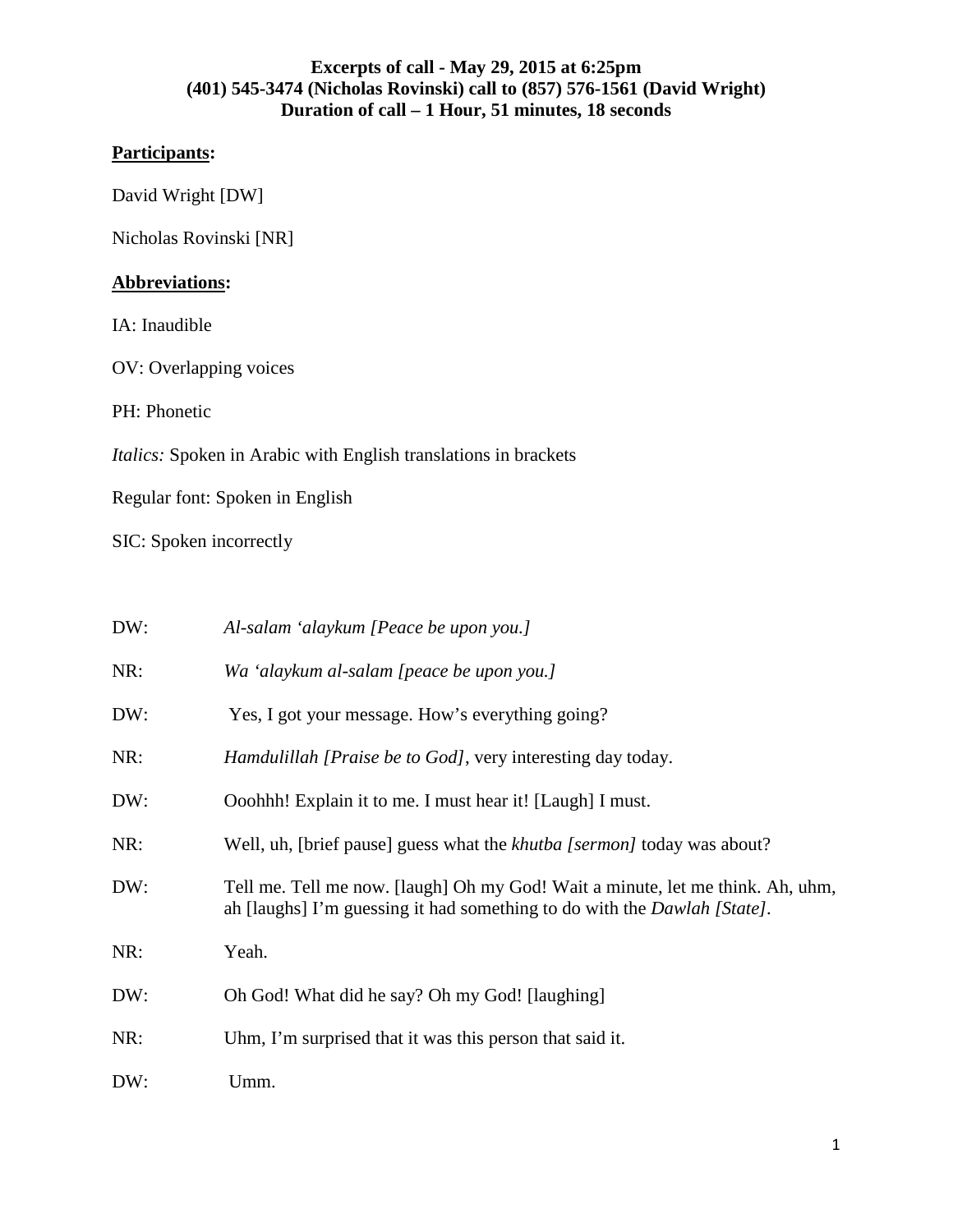NR: Because, I thought that he was, you know, maybe open--

DW: Um-hum.

NR: --to uh, you know, receiving '*aqidah [doctrine]* from them and, you know, whatever--

DW: Um-hum.

\*\*\*\*\*\*

- DW: If-If-If you know, it's-it's just li--it's just . . . Uh-Uh, the thing is, you know thesethese statements are in such heavy circulation that it's become--it's become second nature to say *Khawarij [Kharajites or those who deviated],* just as the *kuffar [disbelievers]* say terrorist. It's-It's-It's just--It's just as simple for them. They've –They've joined their ranks and just … They say *Khawarij- Kawarij [Kharajites or those who deviated.]* But you-you can't prove it, I mean, because one of the signs of the--. . . There are many signs of the *Khawarij [Kharajites or those who deviated]*. Like for . . . Let's give good examples. Some of them [UI] for some say that if you were to see them, see the *Khawarij [Kharajites or those who deviated]*, you would become uhm, ashamed by your-your-your acts of *'ibadah [worship]*, because they would shame you with their fasting. They would shame you with how much they make *salat [prayer.]* They would shame you with it, and they are known for this excessive amount of-of uh, piety--meaning they go over the limits. They-They go over the limits when it comes to it--meaning they'll fast every single day, just to prove their piety. They will pray every single instance, maybe until their feet [noise] even swell--just to--just to--just to prove to you their piety. And these are the same people--he said that--they are harsh-harsh against the Muslims, and they are relaxed, [voices in the background] they are relaxed, [brief pause] they are relaxed and-and calm against-against the-the *kuffar [disbelievers]*--that they are laid back. That when it--
- NR: [OV] Um-hum.
- DW: [OV]--comes to them, that they are not--they are not aggressive. They're actually, they're-they're- they're-they're more so allied with them. They're resilient--
- NR: [OV] Um-hum.
- DW: [OV]--in doing any harm to them. And-And you have--you have other things, such as [noise] them believing that the uh, committing of major sins, it's *kufr akbar [major disbelief.]* And-And uhm, no matter what it is, consuming alcohol etc. . . . These things we obviously know, don't take people out of the fold of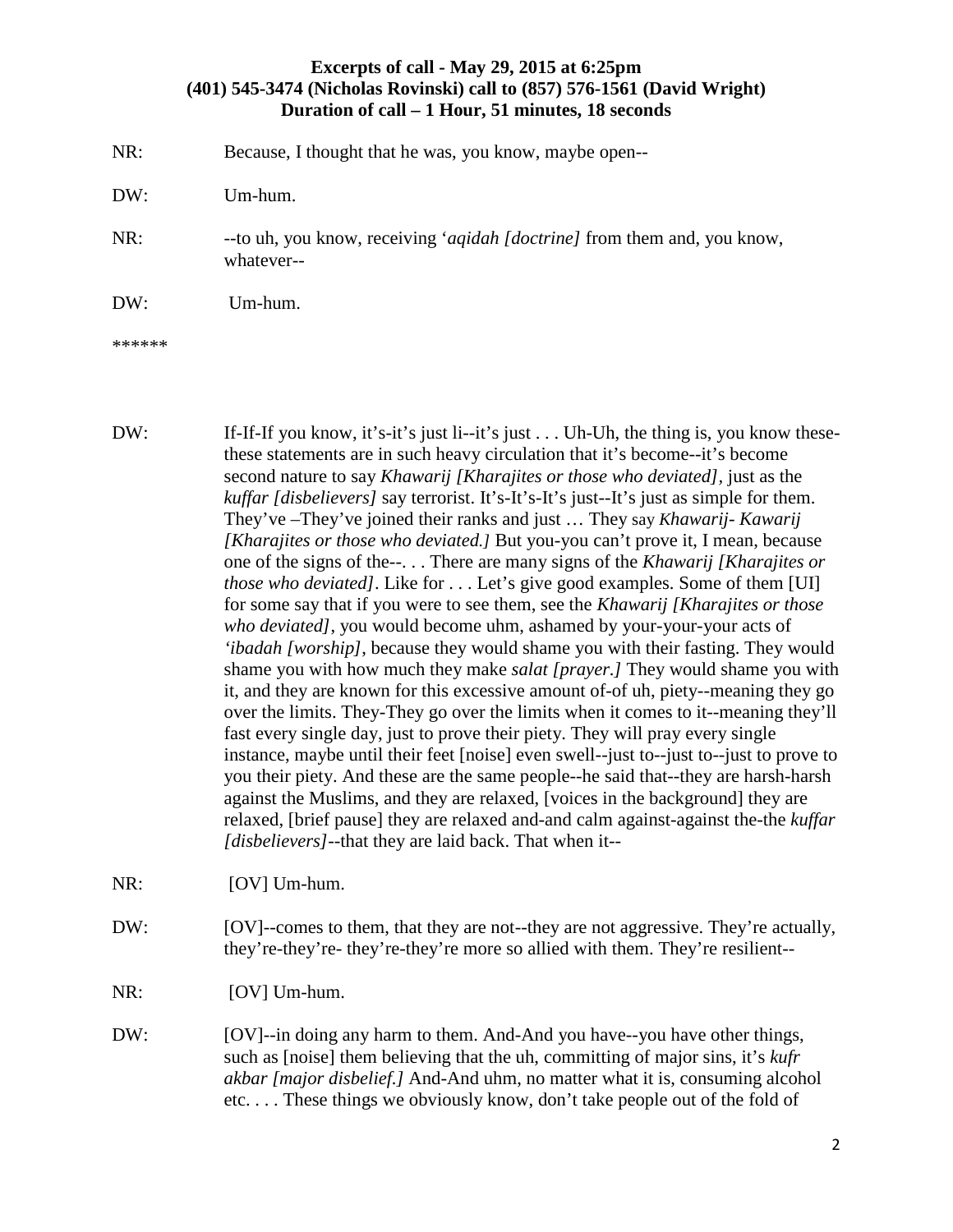Islam. And-And uhm, they're uh . . . And also another thing is, they they-they completely detest those who-who are from *ahl al-sunnah [the people of Sunnah]* [noise]--those who-who appeal to uh, to-to-to the Sunnah. They despise them because they believe that their understanding of the Sunnah [noise] is-is uh, the best--down to a T. Hence why—Hence why, they-they-they called *'Ali Ibn Abi Talib* – *Radiyah Allah 'anh [may God be pleased with him]*--they called him as a- -as a *kafir [disbeliever]*. Uhm, they called *Mu'awiyah* as a *kafir [disbeliever]*. They-They uhm, said the Prophet *sallah Allah 'alayhi was sallam* -*may God's prayers and peace be upon him*- was unjust; they said the Prophet was unjust. Such as these--are many signs of the *Khawarij [Kharajites or those who deviated.]* [Noise] Now we look at *al- Dawlah [The State.]* Let's listen--talk about some of the signs. *A-Dawlah [The State]*, they are completely harsh against the *kuffar [disbelievers]*--extensively harsh against the *kufar [disbelievers], the murtaddeen [apostates],* and the *munafiqeen [hypocrites.]* But they are ever so gentle concerning the Muslims. I have countless pictures, articles, and video footage on my laptop of how they treat the Muslims in Mosul--how the prisoners- - how the prisoners have even said that every single day they eat, they're clothed, they're fed, and-and they're taken very well care of-of by the--by the uh-uh, [noise] by the *mujahideen [fighters]* and by *the hizb [party]* in-in-in the city of Mosul, and in-in-in Raqqa, in Syria. Okay, so they-they fail that test, in regards to them being in the *Khawarij [Kharajites or those who deviated]*. Additionally, they-they don't, they-they . . . *Abu Bakr al-Baghdadi* –*hafizahu Allah [May God protect him] -* released, he released their testimony, their uhm, their *'aqidah [doctrine]*--and what they're upon. And uhm, they absolutely--without a shadow of a doubt--uhm, don't declare *takfir [excommunication]* on Muslims, for committing of major sins. And they actually break it down and specify; there's a difference between *kufr akbar [major disbelief]* and *kufr asghar [minor disbelief]*. There's a big difference. And uhm, and they made it very-very clear. And he also said in his *'aqidah [doctrine]* that there is a science behind it, and it must be specified--it must be specified, that it--whatever it is that the individual is doing, which we take [UI]; it must be specified first, before *takfir[excommunication]* is [UI]. He made this very-very clear. So that shuts that down. And then they say, you know, as-as far as acts of piety, they've not have- they've have not have demonstrated any overzealous acts of piety. In fact--In fact they do exactly what the standard Muslims [noise] should be doing--praying five times a day, giving *zakat [alms tax]*, and-and-and uhm, and uhm, living your lives as a Muslim. I mean that's-that's what they do. They've never shown in any single video any discussion, anything whatsoever, of any type of overzealous act of piety--you know, going crazy and praying from *fajr [dawn]* until '*isha [dinner]* They have never done anything such as this. Uhm, it's all fairy tales. Uhm so, when-when-when one comes to see... And as far as the *Sunnah*, hating the *ahl al-Sunnah [people of Sunnah],* they don't hate *ahl al-Sunnah [people of Sunnah].*

They don't even hate those who preceded them in *Jihad*. They say they-they-they honor and commemorate them, such as *Jabhat al-Nusrah [Al-Nusrah Front]*;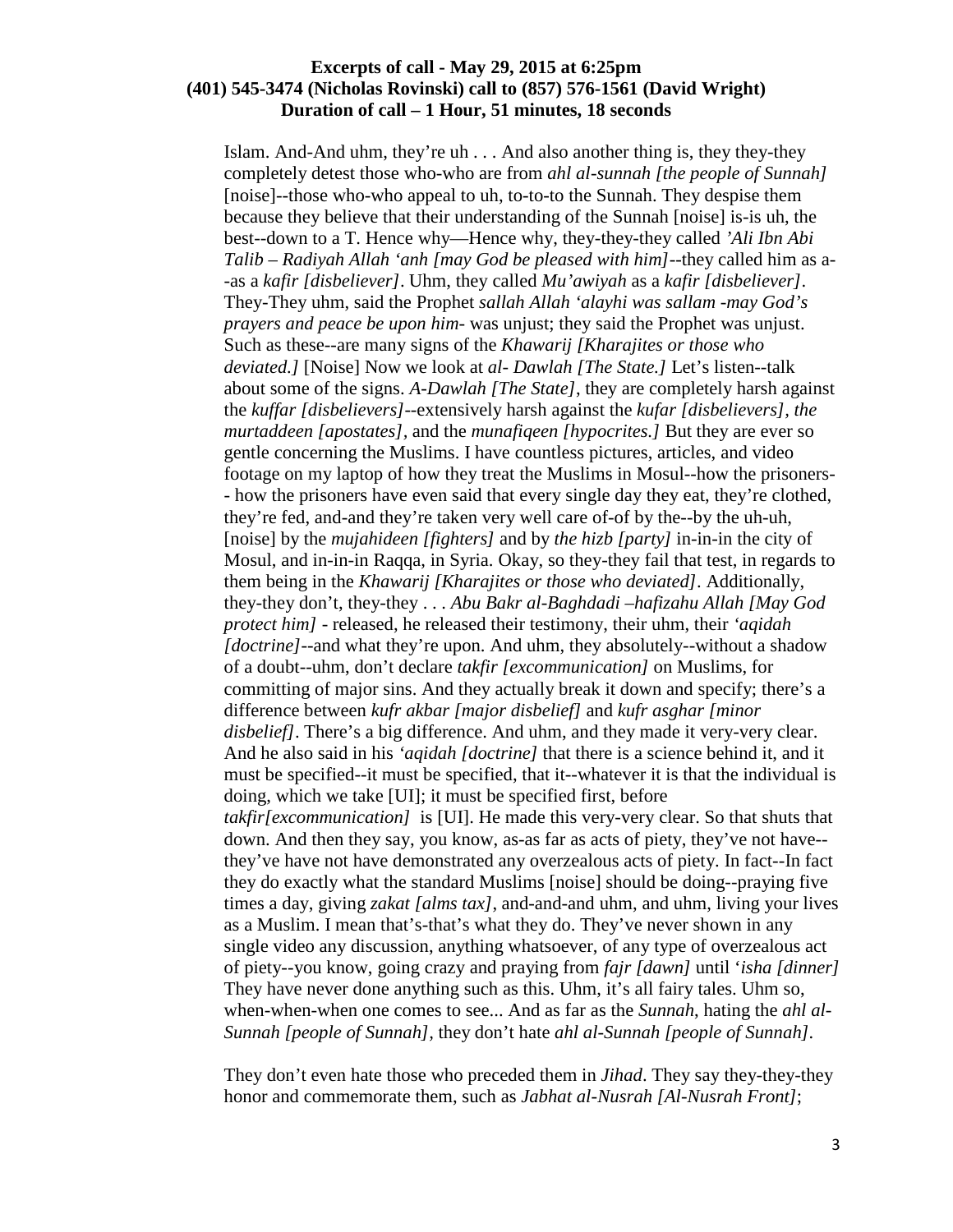even though *Jabhat al-Nusrah* . . . They are on the verge of apostasy because they are continually in a fight against the *Dawlah [Stat*e*.]* And *Jabhat al-Nusrah* was created by uhm-uhm, AQ, by uhm, *al,* uh*, al-Qa'ida [the Base]*. They were- he . . . They were created by them, and they are fighting them, uhm not-not for any particular reason, except for power. They say that-that they're the ones who basically are the arrowheads for-for uhm, for fighting for the-the uhm, for fighting for the uhm--against the oppression of the Syrians. And the Syrian people are fighting against uhm, Bashar al-Assad's regime, etc. So with all these things in mind, there is no proof for people who call them *Khawarij [Kharajites or those who deviated]*. But just like . . . I forgot which '*ulama* said it, but just like--just like…I forgot which-which *Mashayikh [Sheikhs]* said this--said this [UI]. I believe it might have been Shayikh Al-Albani [PH] [UI] who said that [UI] it's a slander. A*llah-Allah [God-God]* permits the slander of the scholars; he commits the sin of uh, scholars by means of remissions of the sins that they've committed. So the scholars who are upon *the haqq [truth]*, who become slandered or who become oppressed, *Allah [God]* permits this [noise] as a way to omit them of their sins and mistakes--that they've made--in order to elevate their rank. So of course you're gonna hear the statements of the fools who will continue to uhm, cu-curse *Al-Dawlah [the State]* and call them *Khawarij [Kharajites or those who deviated]*, etc. And it's-it's-it's-it's unwarranted; you have no proof--you have no proof. And what you come to find out in the end is that most of these people saying this--they're just a bunch of *taqlidis [imitators]*. They're blind following their *Shayikh*, and their *Shayikh* is blind-blind following their scholar. All these scholars right now are- are who-who-who-who are come especially from Saudi- with the exception of those whom-whom [noise] uhm, *Al-Dawlah [the State]* has mentioned whom we--whom we know of. They are--

#### \*\*\*\*\*

DW: [clears throat] This is--This is a--This is a--This is a very-very-very uh, sickly thing. I was doing some research on-on uh, [noise] I was doing some research on the . . . I think it's the Section 8 Law, not the Section 8 uhm, Section 801 Law that was passed in 1996. It-It started in 19--between 1993 and 1994--because in 1994 uhm--between 1993 and 1994, the World Trade Center was bombed. And then they made this--they made this law, called uhm, Material Support Law. It was very general, [noise] and very basic, and it-it--and it really advanced, until after 2001 when the-the Twin Towers was-was knocked down.

> And they updated it, and it's very-very general. It's not specific, it's very general. And the Material Support says that anyone providing a physical body--meaning if you're going over there--providing a physical body, or you're providing uh, wealth, money, or if you're providing uhm, uh arms, weaponry--this is considered [noise] Material Support, and you could be charged. However-However, they've made it so general now, where--and this is why they've been arresting so many people--they've made it so general. They've been arresting them because, once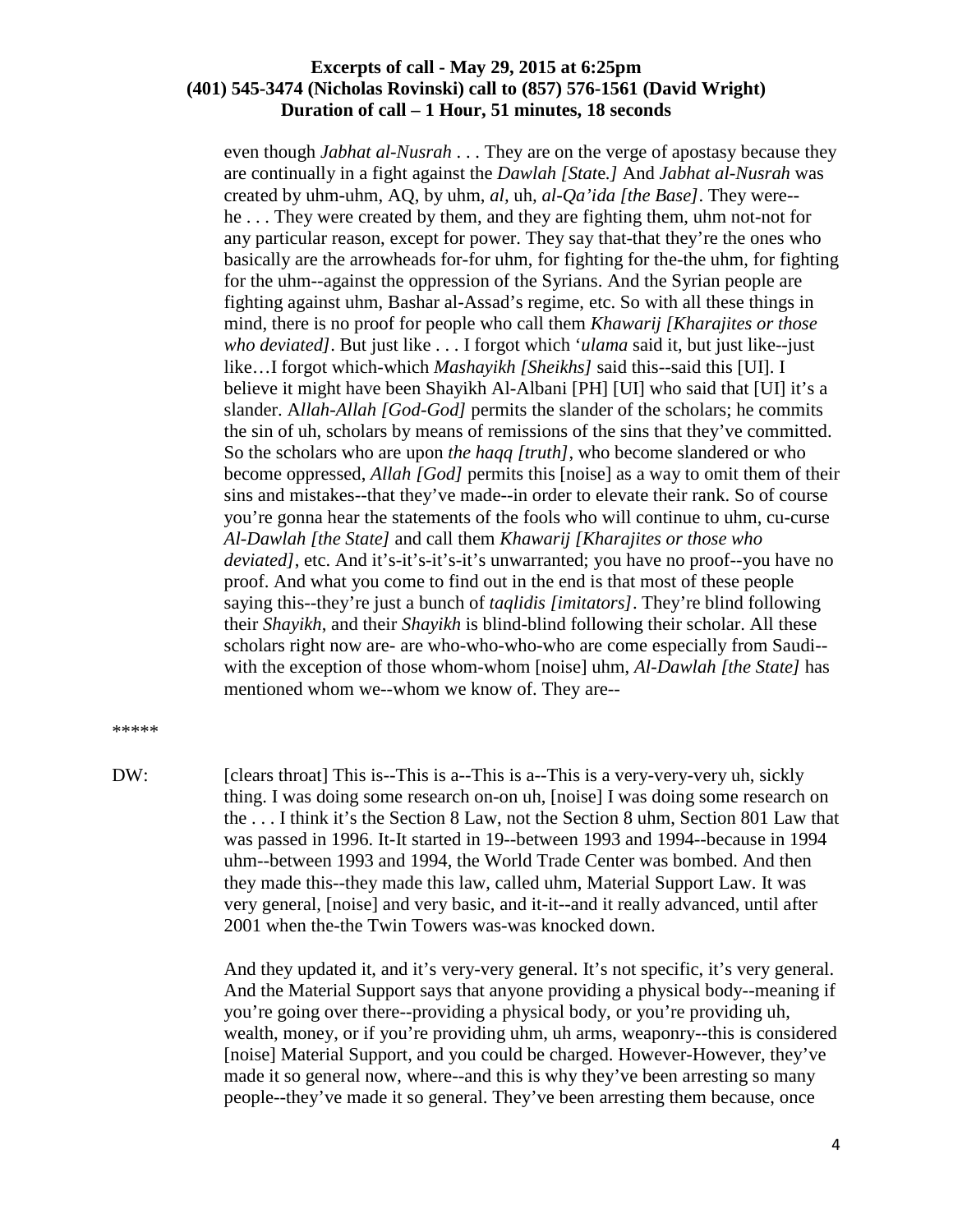they read that they intend on going over to *Dawlah [the State]*, they arrest them. They made it so general now, where, they can manipulate it and get you--and get you on Material Support just for speaking positively-positively about this. And there were--there were like, a lot of uhm, pro-democratic groups which were saying that this was--this uh, [noise] anti-Constitutional because people's uh, right to Freedom of Speech. Especially, the Freedom of Speech thing was put-put in line for the people not to be restricted a-against speaking a-against an oppressive government. that's the means of Freedom of Speech--Freedom of Speech was never created so people can go around and draw cartoons and [UI]

- NR: [OV] The-The-The uh, this, the founding of this country is ... This country is messed up from the, from its founding days.
- DW: [OV] Yes.
- NR: There's [sighs]--not to mention that the government [noise]--there's no real [UI]
- DW: [OV] No, that's all fake, it's all an illusion; no, it's an il--it's an illusion. It's--It's--It's--It's--It's--It's a freedom with standards--It's a freedom with standards. Uhm, you know, just like when they say, "The freedom to practice religion." Yeah, people don't go into def--go into detail about this. The freedom to practice religion isn't just--you can do what you want. It has limits too. Like they say, "You can practice your religion so long as you're not infringing upon the rights of others or you're not harming others." Those are the standards [noise]of practicing your religion. So--and again--what-what's meant by infringing? I don't know. But I'm-I'm definitely--I'm definitely uh, interested in seeing uh, in-in seeing what would happen. Because if-if it's a case where-where anyone who supports *Al-Dawlah [the State]* is being arrested and charged with material support, facing up to 15 years. I wonder what would happen at an anti-Israeli demonstration that was held.

\*\*\*\*\*\*

- NR: [OV] [UI] The one person that I uh, I had uhm, a-a-a bond with is actually not here anymore. He's uh, let's just say he's overseas . . . Ok? [UI]
- DW: [OV] Ah, Ok! So he went on vacation.
- NR: [laughs] Yeah.
- DW: Oh, Ok. [laughs]
- NR: Uhm, he's uh, he's got uhm, some plans in the works. [noise]
- DW: Ohhh!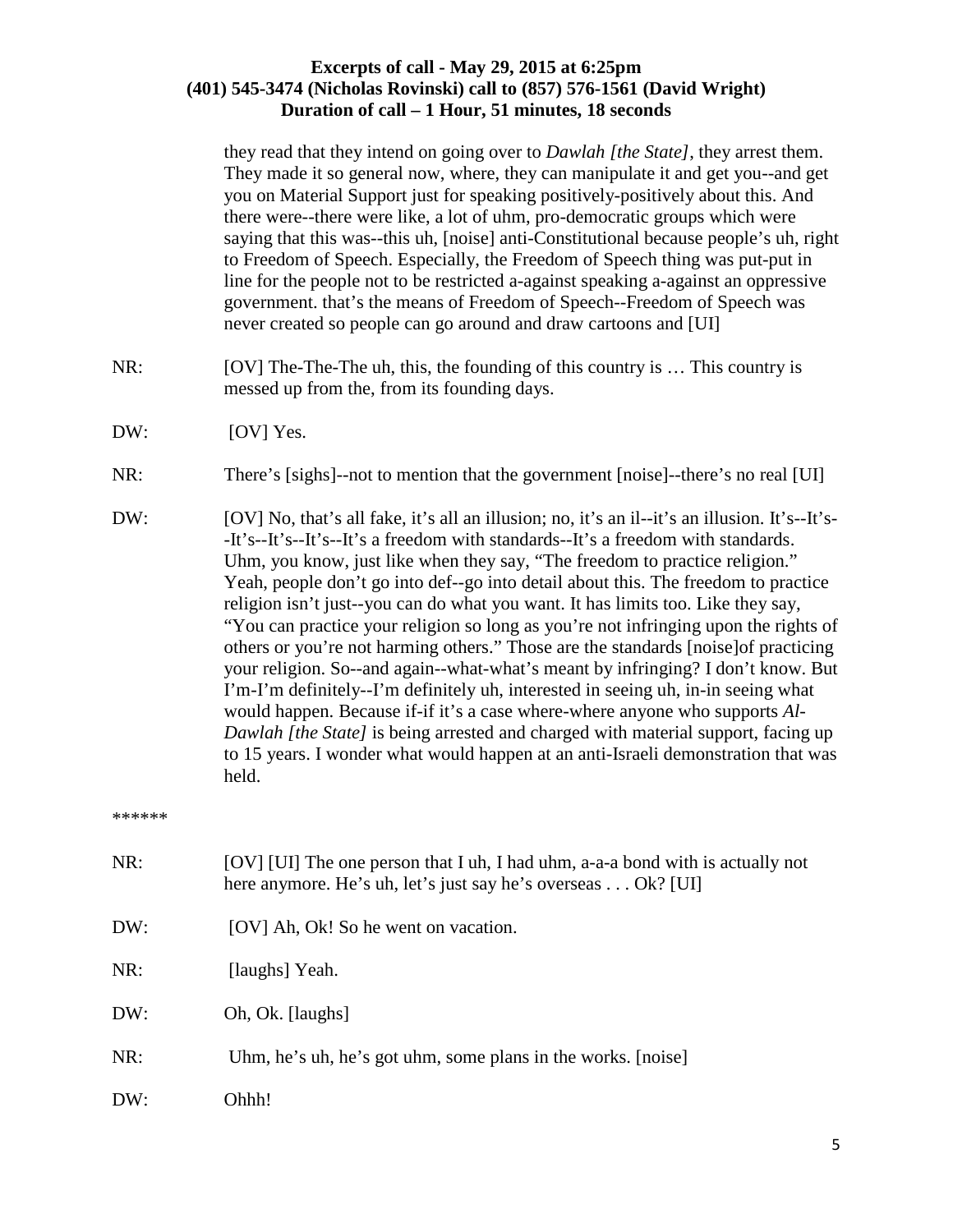| NR:   | Uhm, yeah, let's just keep it at that for now. Uhm, and--                                                                                                                                                                                                                                                                                                                                                             |  |
|-------|-----------------------------------------------------------------------------------------------------------------------------------------------------------------------------------------------------------------------------------------------------------------------------------------------------------------------------------------------------------------------------------------------------------------------|--|
| DW:   | [OV] Yeah, no, absol- $\cdots$ .                                                                                                                                                                                                                                                                                                                                                                                      |  |
| NR:   | [OV]--I'll go into more detail uhm, <i>insha' Allah [God willing]</i> , uh, when we<br>meet.                                                                                                                                                                                                                                                                                                                          |  |
| DW:   | Yeah, that's cool, yeah, <i>insha' Allah [God willing]</i> uhm-uhm-uhm, my uncle<br>he's-he's-he's excited, and so--is he coming with me. Uh-Uh, we intend on hitting<br>the road right after <i>fajr [dawn]</i> . <i>Fajr [Dawn]</i> here is called at 3:31. [UI] like<br>hopefully 3:303:40 3:45 and then head right on the road, right after that head<br>up there, and probably get there like $\dots$ [18:54:11] |  |
| NR:   | <i>Fajr [Dawn]</i> there is What? Like, $3:00-3:30$ ?                                                                                                                                                                                                                                                                                                                                                                 |  |
| DW:   | [U]                                                                                                                                                                                                                                                                                                                                                                                                                   |  |
| NR:   | [OV] I'm sorry, I mean here-here uh, I know <i>fajr [dawn]</i> here is like uhm, 3<br>o'clock. But I don't know what it is over there.                                                                                                                                                                                                                                                                                |  |
| DW:   | It's $3:35$ here.                                                                                                                                                                                                                                                                                                                                                                                                     |  |
| ***** |                                                                                                                                                                                                                                                                                                                                                                                                                       |  |

DW: [UI] [OV] Additionally what we talked about is uh... is uh… what's the word, *qissas* [UI] talked about *qissas [retaliation]*, retaliation, and it's uh… this isn't just an isolated thing a lot of people [UI] about *Al-Dawlah [the State]* because of the Jordanian pilot they set a fire and [Noise] I saw the video, I saw it like five times. And the one who did it, was a leader of the community seventeen states within Iraq and in…that was bombed by the…by this pilot uhm…in matters of *qissas [retaliation]* it is eye for eye. Same thing with the *Yahud [Jews]* previously. In a matter of *qissas [retaliation]*, in [Cut off] *Allah [God]* the Qur'an and they transgress against you transgress in them in a like manner or…or I believe *Allah [God]* said you can be patient and that could be an act of …and act of charity and that would be better for you, as an act of charity. But if one transgresses against you, you transgress against them. Now people forget to realize that this is a general statement from the Prophet *'alayhi al-salam [peace be upon him]* and as you know, general...for general rulings and prohibitions can be uplifted in…in special circumstances whether be *halal [lawful]* food, *haram [forbidden]* food becoming *halal [lawful]* because of starvation or you know any other means. We know *salat [prayer]* is obligatory but if …if one is incapable of standing they may sit if one is incapable of sitting, they may lay down and [UI] so these are things that are obligatory or impermissible, can become changed due to the circumstances. Additionally, those are not the only ones who held this view, in fact it was uh Imam al-Nawawi, Imam al-Nawawi and he was the student of Ibn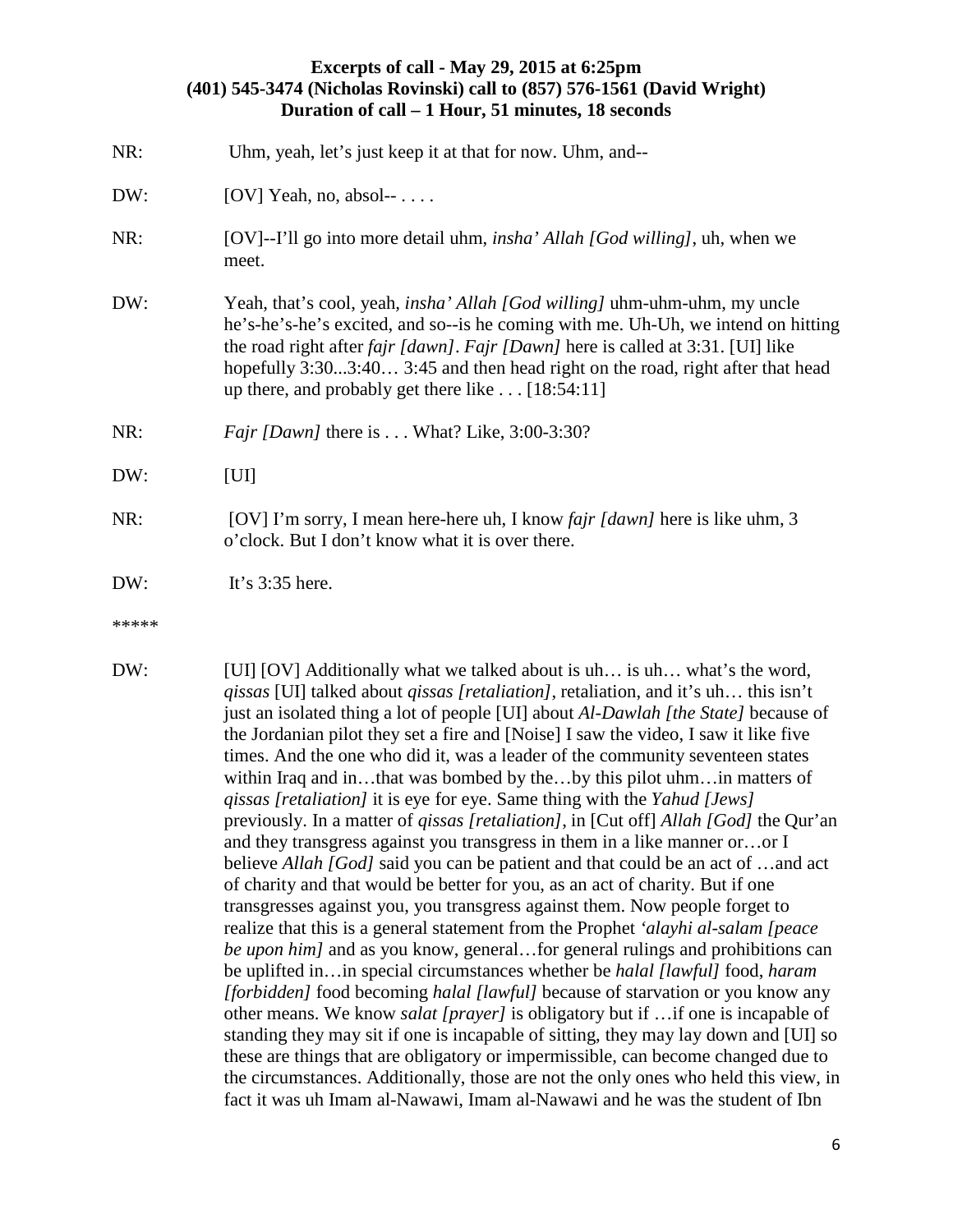Taymiya *Rahimahu Allah [may God bless his soul]* Ibn Al-Qayyim said that uh… who said that "it's a like for like" if they killed and they attacked with the sword, they could become attacked with sword. If they attack with fire, they become attacked with fire.

#### \*\*\*\*\*\*

DW: Uh…uh…but you know what it is? I know where the deficiency lies. I know where the deficiency lies. And I know what can correct it. I know what must be done in order to even be able to begin speaking with the Muslims here in America. I know what must be done. And I know what their problem is. Their problem isn't *Al-Dawlah [the State]* more as it is uh… their lacking, their lack of understanding of *tawheed* [monotheism] they lack understanding of *tawheed* [monotheism] they lack it, they lack it. Because they say they know that *Allah [God]* is one and that's sufficient for them. That's sufficient for them, but they don't go beyond that in great detail explaining *tawheed al-luhyah* [sic] *[acts of worship are for God alone]* or *tawheed asma' wa sifat [the belief in God's names and attributes]* or *tawheed rububiyyah [God is the only creator, provider and in charge of all affairs]* they kind of remain there. They don't go beyond there, to *tawheed al-Hakimiya [God is the only law giver]* meaning *Allah's [God's]* oneness and his right to legislate. And it's it's that's where the problem lies that's where the problem lies. And that's one of those things that …that that paper was talking about. In regard to *tawheed al-hakimiya [God is the only law giver.]*  Cause if you can convince people by giving *da'wa [call to Islam]* to them and explain to them how *Allah [God]* has the only right to legislate and pass laws whereas mankind should be guided by that will create in their heart with *bi izn Allah [God's permission]*, *iman [faith]* that will make them despise and hate laws and rules which other than what *Allah [God]* has revealed. So *tawheed* [monotheism] must first be established and these people they don't understand *tawheed* [monotheism] and so they would …they would attack *Al-Dawlah [the State.]* Cause they see it as a threat and mostly because …and that's why *Allah [God]* reveals the truth, because every time he reveals the truth two things happen. Three things happen. He- He reveals who the believers are, once he brings forward the truth and he exposes the *munafiqeen [hypocrites]* and the *murtaddeen [apostates.]* So that's what happens. When He reveals the truth, in history it has always been the same, with every single *Rasul [Messenger]* it's always been the same. Believers are made, believers are fortified upon the truth and he distinguishes them between the *kuffar [disbelievers]* and then the *murtaddeen [apostates]* arise. So you have something like *Al-Dawlah [the State]*, such a …such a force of *haqq [truth.]* You see the *murtaddeen [apostates]* come out and oppose them. And it's pretty sick and disgusting actually. So many of them man. So many of them.

NR: yeah, ah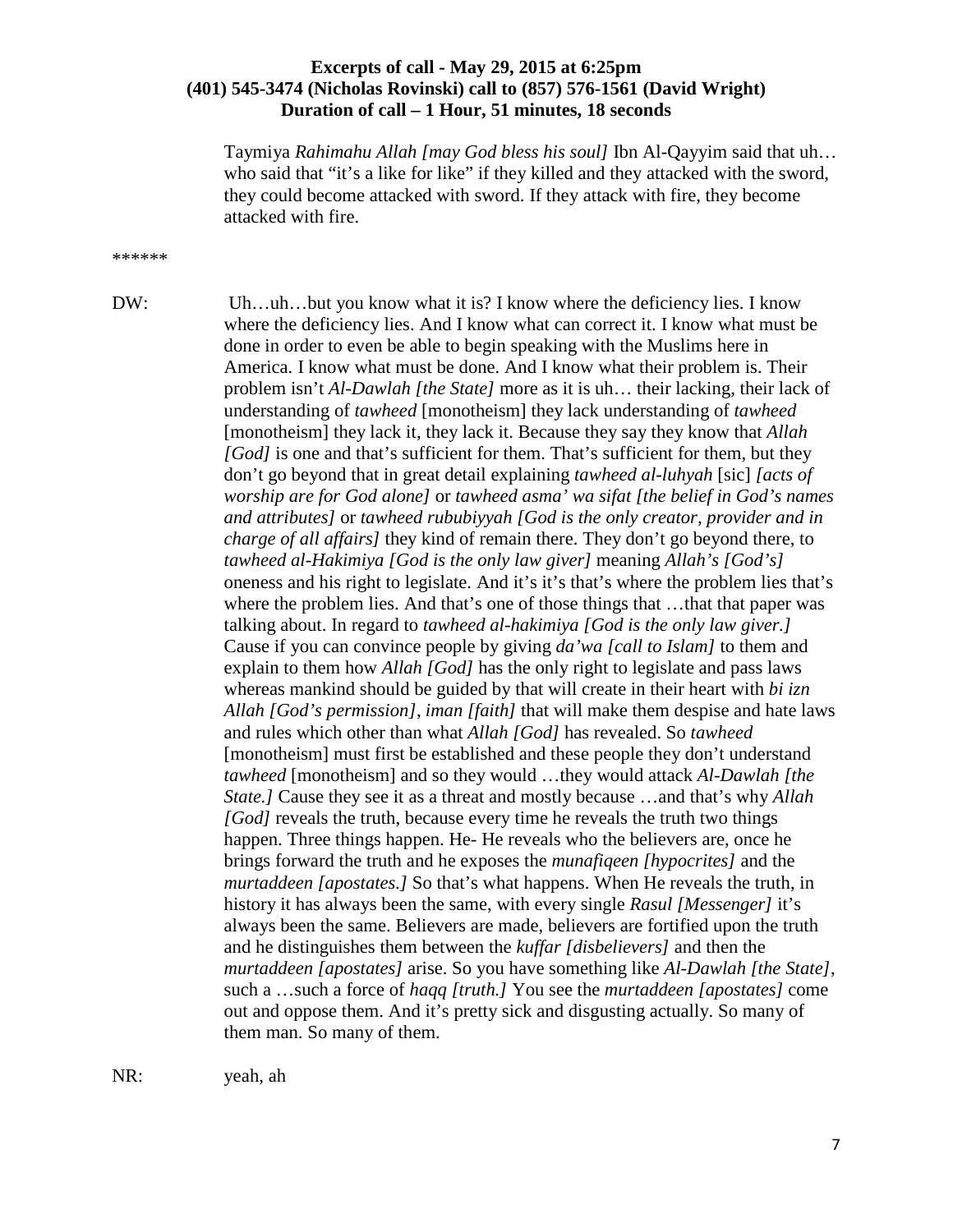DW: They're crazy.

NR: It's more saddening to me than uh… angering because I…like you said they need to uh…learn *al-tawbah [repentance]* uh… *tawheed [Oneness]* 

DW: Yeah, they need to be reeducated …they have to relearn their *deen [religion]* from start to finish, they gotta relearn their *deen [religion]* To… all this slander is gonna do nothing? Like I told them, I said "even if you some amongst them, because they're not perfect. You may have some elements, some brothers amongst *Al-Dawlah [the State]* who made mistakes and they've been punished by…by *Al-Dawlah [the State*.*]* The way … *mujahideen [fighters]* have been punished, those who made a mistake. But on the other hand, you may just be raising their ranks and entering them into *jannah [paradise]* because of your slander because they will know on *yawm al-qiyamah [judgment day.]* They will ask *Allah [God]* … *Allah [God]* who has slandered me in the world and I seek justice from you, from those who slandered me. All the ones who slandered they will be called fools and- and [UI] they're not satisfied, they're not satisfied with the end results, [UI] *Allah [God]* judge the matter they will say *Allah [God]* I'm not satisfied, *Allah [God]* will then award them the ability to take their…take their deeds they will continue taking deeds from that person until they're satisfied. So, it'll come to a point it's like the *Hadith [Collection of traditions and sayings of the Islamic prophet]* goes on to explain it will come to a point, where a person will keep taking those deeds of the person sending them, until they exhaust it. The person has no more deeds left and then they're still not satisfied so they begin giving their sins they committed on to that slanderer and then that person who was slandering will go to *jahannam [hell].* Slander is very, very intense. People got to stop lying people got stop lying do a [UI] that's intense. There's one up there *Khawarij [Kharajites or those who deviated],* that's crazy…oh God!

\*\*\*\*\*\*

- DW: That's wonderful. And I'm not changing my name on paper for obvious reasons. We're not having...cause if anything goes down, we're not having you [UI] connections whatsoever through my areas. You know that's always fun. But then again, I thought about it I think I will do it…after I graduate. I think I will do it. And the problem is if you want to travel, it's a lot better to keep the flat name, the basic name, the standard name because—
- NR: Right.
- DW: Because that'll make things a lot easier. You know you keep your *kunya [alias]* as your last name. You don't have to go through the legal process of paying hundred dollars and changing it. You keep your normal name, so when you travel you don't go through the difficulties that people have to go through when their names are as such, so. And this makes things a lot easier, plus people know you